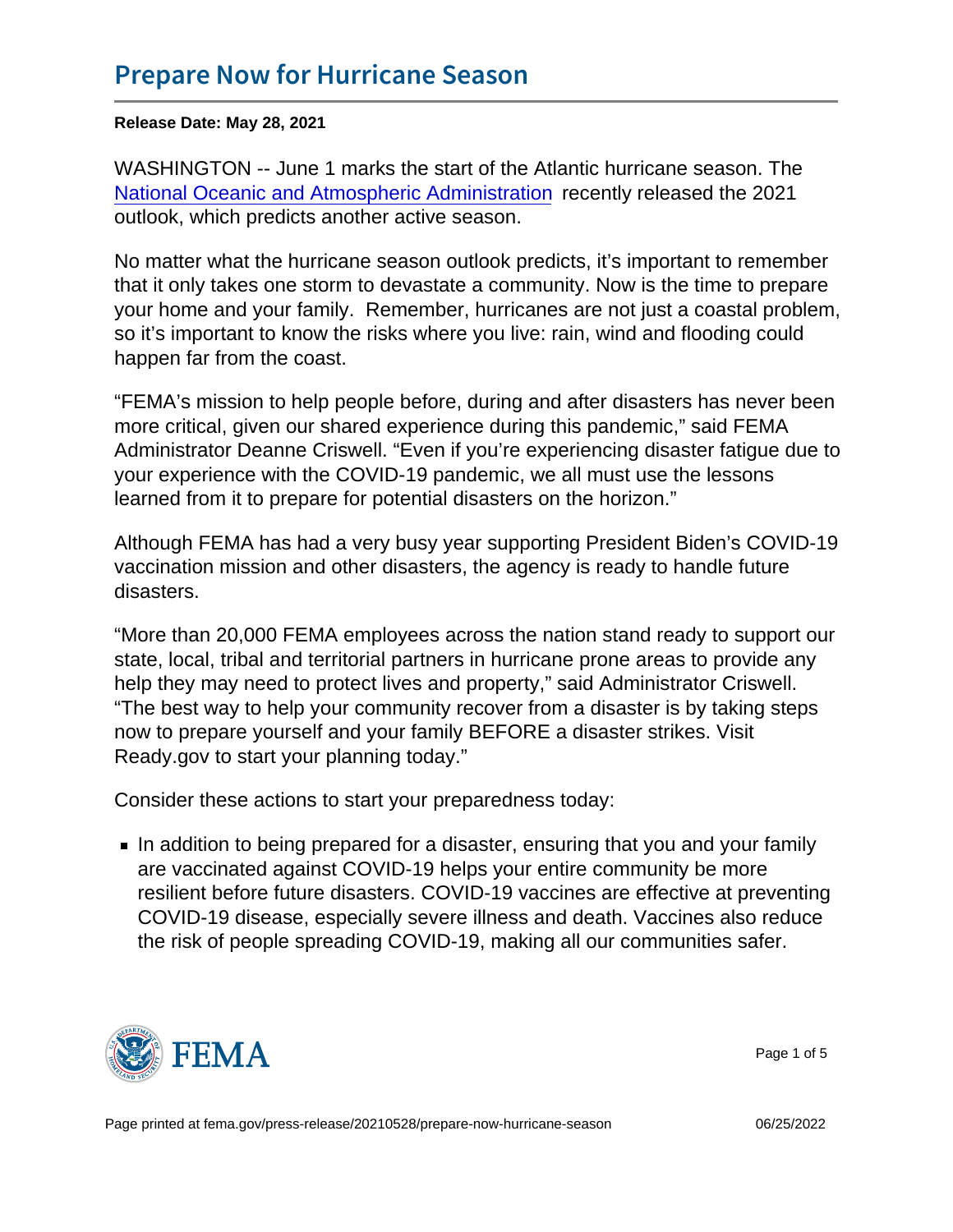- Everyone can take steps to make sure they're prepared for any disaster. Visit [Ready.gov](https://www.ready.gov/) to learn about how to prepare for disasters that might happen where you live, work or visit.
	- **[Ready.gov](https://www.ready.gov) has information online for individuals, [individuals with disabilities](https://www.ready.gov/disability),** [families,](https://www.ready.gov/plan) kids, [pets](https://www.ready.gov/pets) and [businesses](https://www.ready.gov/business-continuity-plan) on how to prepare for the upcoming hurricane season. Find updated information from the Centers for Disease Control on [how to prepare for the hurricane season during the pandemic.](https://www.cdc.gov/disasters/covid-19/disasters_severe_weather_and_covid-19.html)
	- **Build an [emergency kit](https://www.ready.gov/kit). If you live in Hawai'i, Puerto Rico or the U.S. Virgin** Islands, consider having supplies to last at least 10 days.
	- Visit [Ready.gov/hurricanes](https://www.ready.gov/hurricanes) for the latest information on being prepared for this hurricane season.
- You can also download the free FEMA App to receive weather alerts and warnings for up to five different locations in the United States.

This week, Administrator Criswell spent time with officials in both Puerto Rico and the U.S. Virgin Islands to discuss recovery projects and preparedness efforts for the Caribbean Area Office ahead of hurricane season.

While in Puerto Rico, she toured FEMA's Caribbean warehouse and distribution center in Caguas, visited the Susana Centeno Community Health Center in Vieques and met with Gov. Pedro Pierluisi, Resident Commissioner Jenniffer González Colón and Speaker of the House Rafael "Tatito" Hernández. While in the U.S. Virgin Islands, she met with Gov. Albert Bryan Jr. and Congresswoman Stacey Plaskett and toured the Juan F. Luiz Hospital on St. Croix.



Page 2 of 5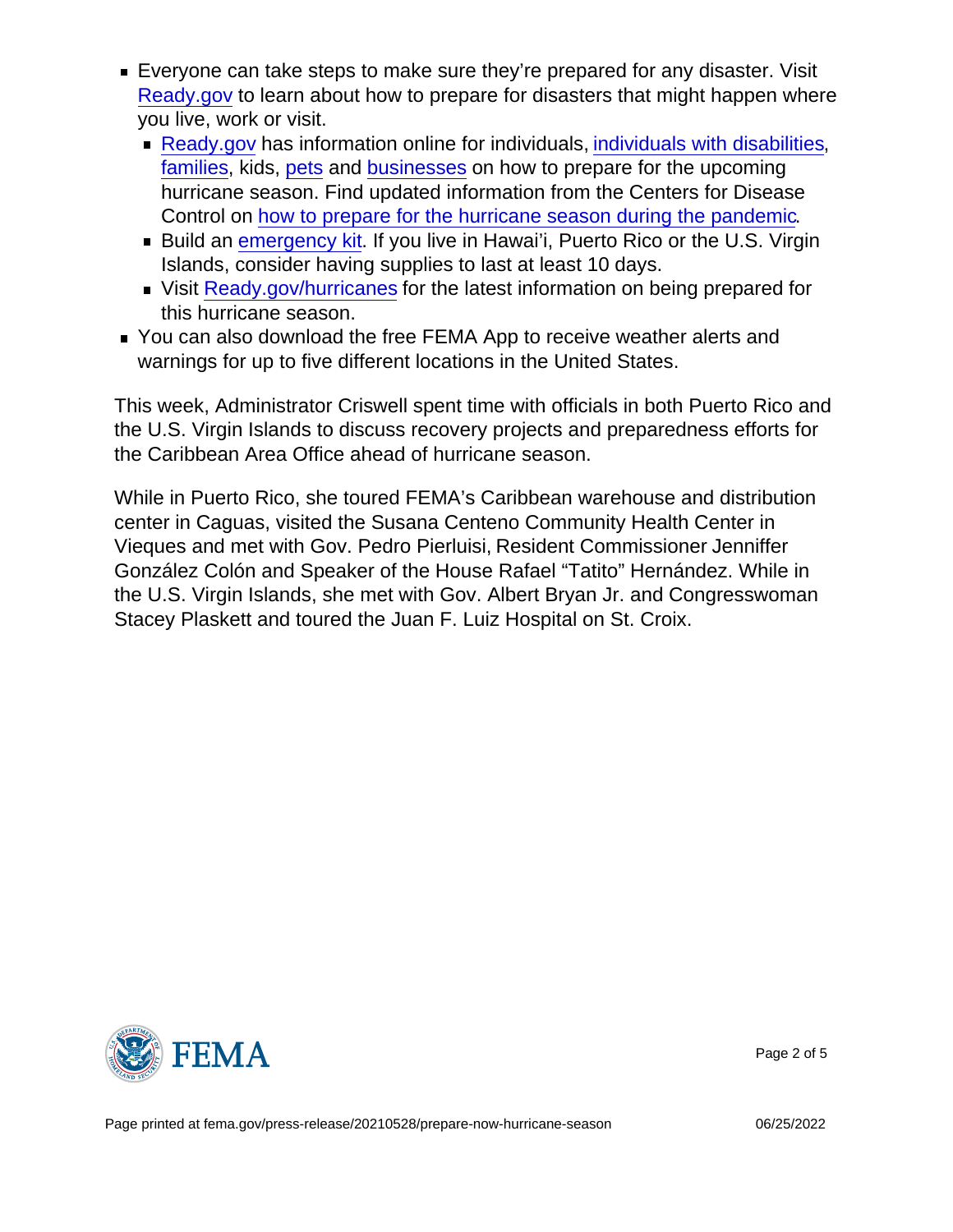SAN JUAN, Puerto Rico-FEMAAy Administration Deanne Criswell (center) discusses ongoing recovery and hurricane preparedness efforts with Puerto Rico Gov. Pedro Pierluisi (right).



Page 3 of 5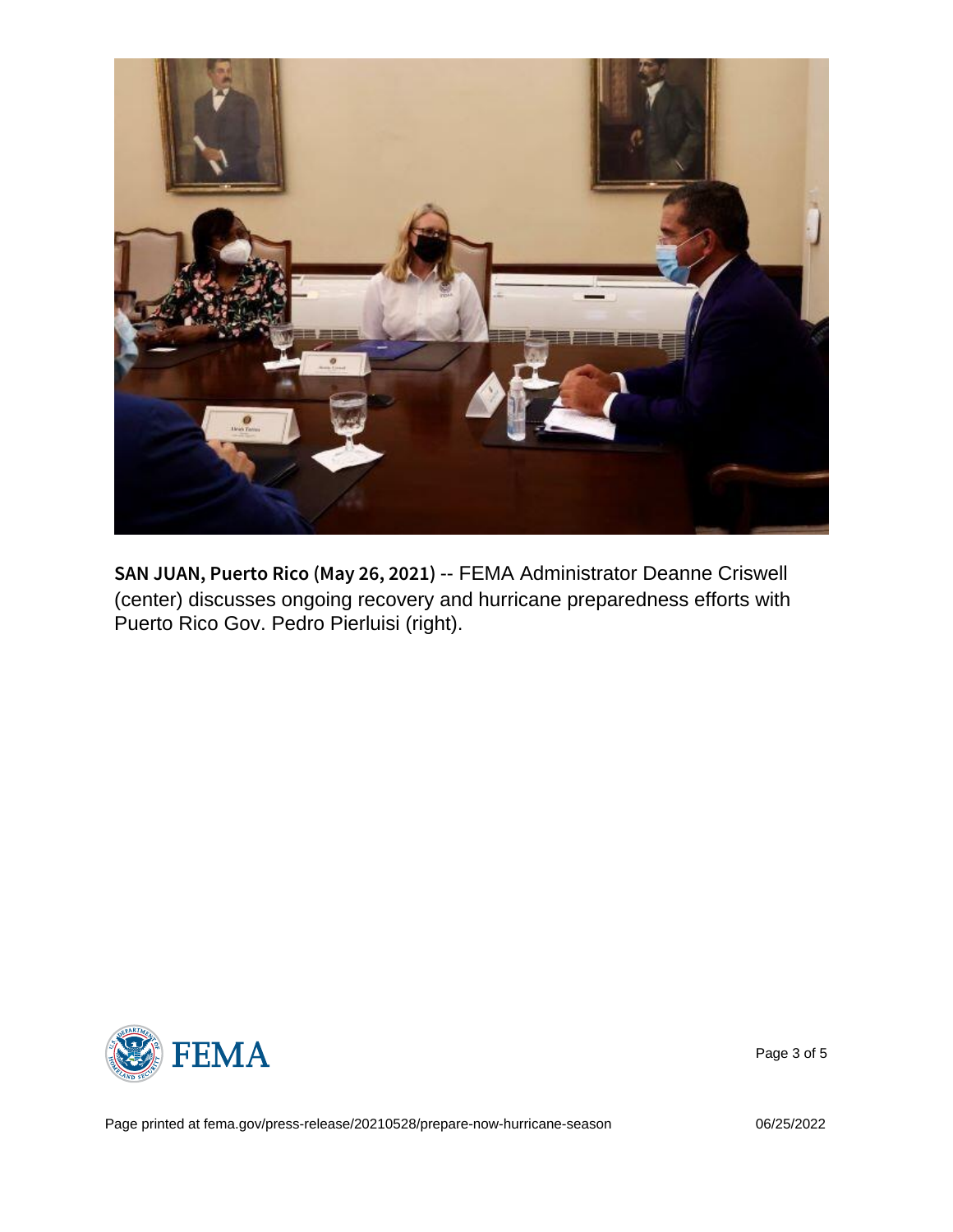CAGUAS, Puerto Rico-(FLEMA) Administrator Deanne Criswell (left) and Puerto Rico Resident Commissioner Jenniffer González Colón (right) tour the FEMA warehouse and distribution facilities in Caguas, Puerto Rico, ahead of the Atlantic hurricane season beginning June 1.



Page 4 of 5